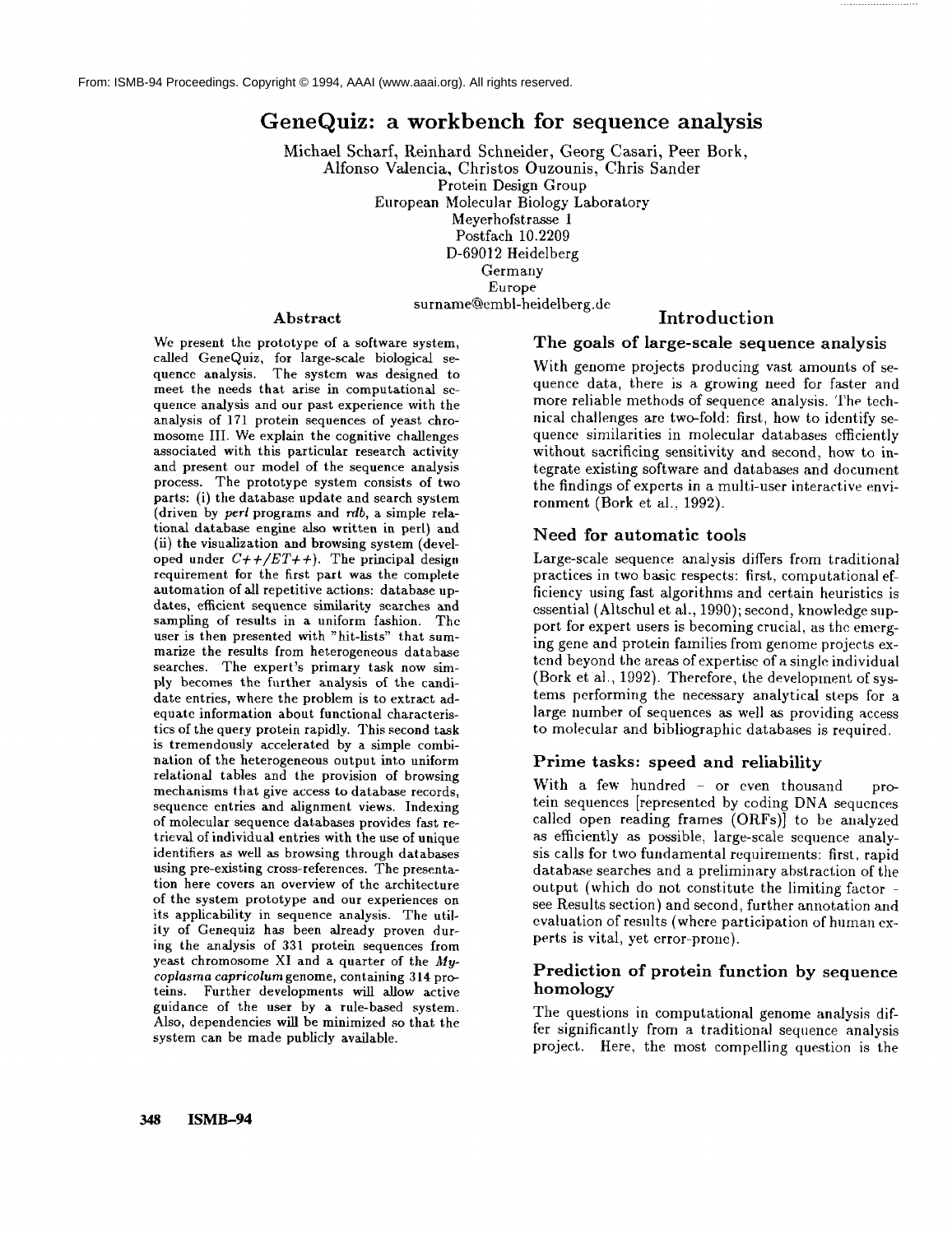identification of homologies in search of a function (Bork et al., 1994a). However, the issue of function prediction for proteins is partly a problem of definition. We can define function prediction as any evidence towards the identification of various protein sequence characteristics indicative of substrate recognition and catalysis, interactions, localization and evolutionary relationships. Therefore, the characterization of a protein sequence (or an ORF coding for a protein) usually takes place at various levels of accuracy, from a simple calculation of coiled-coil forming potential to the derivation of a three-dimensional model, on the basis of homology to a well-characterized protein family (Bork et al., 1994a). With large amounts of data and limited time, the genome informatics expert seeks solutions to the problem of function prediction.

#### Methods

### **Phase I: Batch mode** for updates **and** indexing (infrequent)

**Use** of various **sequence databases.** Parallel to the explosion of data production from genome projects, various databases have been created to accommodate the needs of specialized scientific communities. The generation of these databases is done locally, and computer networks with appropriate information retrieval systems may provide access (Bork et al., 1994a). The exponential growth of these databases mandates frequent local updates, sometimes even during the analysis process. It has been repeatedly proven that most recent database releases often contain newly deposited sequences that clarify evolutionary relationships and facilitate function prediction by homology (Koonin et al., 1994). These changes complicate the analysis, since an incremental search should be performed often.

Automated database updates. The system uses InterNet only for database updates, using ftp access to remote sites. A module has been developed in *perl* (Wall &: Schwartz, 1990) which connects at remote sites and transfers the appropriate database if a most recent creation date appears in the remote disk system. The sequence databases currently used are: PDB, Swiss-Prot, PirOnly, GenPept (for protein) and EMBL, Genbank, dbEST (for DNA). These databases have different formats and are not cross-referenced adequately. We will see below how we make use of available crossreferences only, without generating new inter-database references. Our solution has been found satisfactory by expert users. Finally, although there is an overlap between these collections, we have not addressed the issue of a non-redundant database yet.

Database indexing for fast retrieval. We have implemented the indexing of databases to provide fast retrieval of sequence database entries for two purposes: first, browsing of particular entries and instant access to database records, allowing the user to further examine the literature and the available documentation online (Fig. 1); and second, extraction of sequence data for further analyses (e.g., multiple sequence alignment and iterative profile searches). The idea of crossreferencing databases has been explored before in systems such as SRS (Etzold & Argos, 1993). However, our implementation is unique in detail: crossreferencing is exploited only when present in database records. We underline the fact that we do not generate new cross-references.

# **Phase II: Batch** mode for searches and summary (frequent)

**A simple model for sequence database searches.** To accelerate a first scanning of all databases in the most efficient way, a hierarchical model for database searches was implemented. For each query sequence, a new directory is created, and all search and analysis program output files are stored there. First, searching with the fastest available tool *(blast* suite of programs (Altschul et al., 1990)) allows the verification and exclusion of those cases where a clear homology and a possible function can be readily documented. Next, searches with *fasta* (Pearson & Lipman, 1988), a slower but still widely used, and at times more sensitive, program, are performed. Sequence databases are searched in a serial mode: first the protein databases with **the** best documentation (such as Swiss-Prot), next other protein databases (such as GenPept) and finally DNA databases if no homologies are found in the former. Searching DNA databases offers three additional assets: detection of previously unidentified ORFs, detection of sequencing errors and detection of most recently deposited entries not yet present in protein databases. The price is significantly increased computing time (a three-fold increase). The database search control program also allows the distribution of jobs in a cluster of workstations for a speed-up of the searching process.

**Sequence** analysis programs. Except for obvious and well-known cases, other characteristics of newly sequenced ORFs are of interest, especially when function by homology cannot be predicted. For example, coiled-coil regions, transmembrane segments, or previously described sequence patterns can be of extreme importance for further understanding of protein function. Such analyses are always performed, irrespectively of whether an homology is found. However, especially for cases where no relatives are found, hints for function may come from this end (Bork et al.,  $1994a$ ). The computing time for these analyses is negligible. In addition to the standard analyses, we use filters for shorter and more meaningful output lists, multiple alignments, cluster analysis, secondary structure prediction and views of multidimensional sequence space.

Parsing of search results. Various programs provide a wide range of output formats, usually a compromise between machine and human readability. The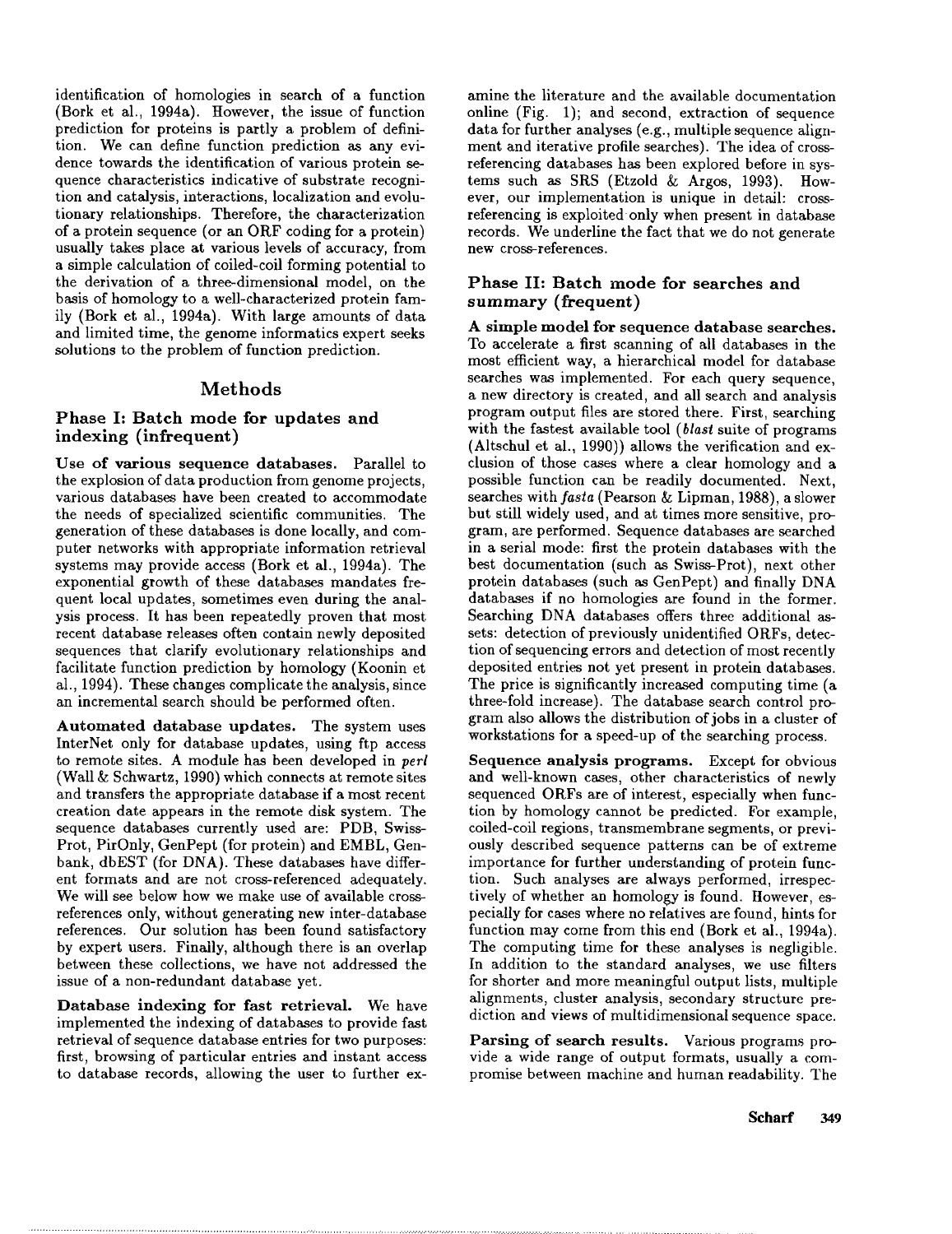

Figure 1 An abstract model of the GeneQuiz system - Various sequence databases are searched by a number of search tools. The output is a large number of files with very different format, content and information. After parsing the output, relational tables are generated, where the lists of hits are merged. Inspection of the lists by human experts, supported by the documentation in sequence and bibliographic databases (via indexing) results in the final judgment and evaluation of homologyVarious sequence databases are searched by a number of search tools. The output is a large number of files with very different format, content and information. After parsing the output, relational tables are generated, where the lists of hits are merged. Inspection of the lists by the human experts, supported by the documentation in sequence and bibliographic databases (via indexing) results in the final judgment and evaluation of homology.

lack of syntax and a standard has necessitated the implementation of parsers for the database search output, under the view that these searches are rarely the final result of an analysis process and that in the future other programs may be used. In that respect, the system is independent of the search software (Fig. 1). Parsers for *blast* and *fasta* have been implemented. For the visualization of results, including sequence alignments, search scores, database documentation and comments, the simple *rdb* format was adopted (Hobbs, 1993). *Rdb* is a simple yet powerful database system written in *perl,* it is highly portable, and can work on intermediate data for later transfer into commercial RDBMS such as INGRES (Hobbs, 1993).

A relational database schema. Organizing principles for the storage and the manipulation of results are necessary elements in this effort, since sequence database searches and other analyses provide us with a large amount of essentially unprocessed data. We decided to use a well-developed formalism in database design, the relational database model. The result parsers produce entity tables that are directly readable by a simple relational database (rdb). The visualization component reads the relational database tables and provides various views (Fig. 1, Fig. 2). Merging, sorting, counting and other familiar operations can also be performed.

Merging of results, The two major search methods employed here produce results evaluated by different criteria (both reflecting sequence similarity). In addition, various database searches with a single method also produce lists of database entries that have to be merged to produce a single list of entries (Fig. 1). The latter problem is easier to solve since merging of tables on a unique attribute is readily performed by the database system. The conversion of the search criteria to a common length-dependent criterion has been used (Sander & Schneider, 1991). Using *rdb* queries from command line or within the system, the user can perform complex queries, e.g. "obtain all entries that share more than 50% sequence identity to my query sequence, come from *E. coli* and are longer than i00 amino acids, and then sort them by score and print their names only".

### Phase III: Interactive mode for browsing **and** evaluation

Browsing through structured output. The evaluation of ambiguous sequence similarities and the prediction of function is a complex and iterative process. Instead of coding a vast amount of biological and technical knowledge into the system, we decided to simply transfer the responsibility to experts at present, through the use of a flexible and programmable software component (developed in *C++* (Stroustrup, *1991)/ET++* (Weinand et al., 1988)). This browser receives a list of database entries in the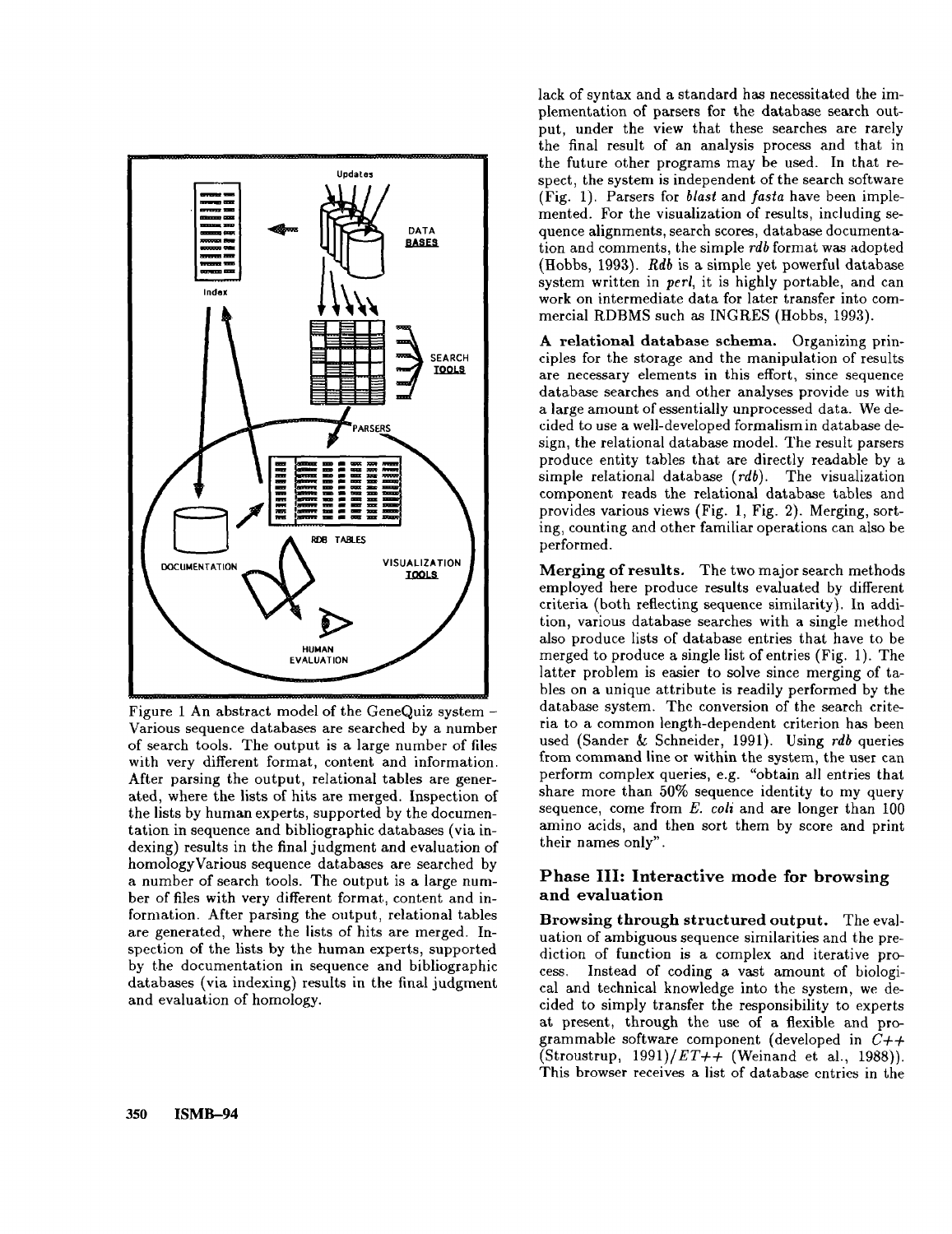

Figure 2 The visualization component of GeneQuiz - Top right, the directory manager: list of files, text files can be viewed in the lower part of the window. Bottom, the merged list: entries from a variety of databases are sorted on a distance measure (Sander & Schneider, 1991); the blackened row can now be browsed (both as database documentation and alignment). Top left, the browser: a database entry is shown, with documentation about this particular protein; cross-references can be used to check other documentation.

form of *rdb* tables that contains the most likely candidate homologues (which can indeed be a very heterogeneous list of genes and proteins) (Fig. 2). The sualization component allows browsing through alignments, scores and documentation available in sequence and bibliographic databases based on the previously mentioned indexing of databases (Fig. 2). The system allows interactive selection of the most interesting cases and produces entry names for other purposes (such as multiple sequence alignment and profile construction and searches).

Evaluation based on additional information. In some cases, currently estimated in less than 50%, further study beyond single-sequence analysis is pursued, in order to demonstrate putative sequence homologies and remote evolutionary relationships (Bork et al., 1992, Bork et al., 1994a). The current implementation allows the automated construction of multiple alignments and the corresponding sequence profile, for facilitation of further sensitive database searches, when necessary. An iterative mode of searching and the identification of more homologues with such methods is often the final stage for automated sequence analysis.

#### Overview of **system components**

The automated database updates have been implemented in *perl.* The database indexing has also been implemented using *perl* and shells. The homology searches are driven by a *perl* program, which runs *blast*

and *fasta* against the sequence databases as well as activates a number of other programs. The program allows a large number of options that specify use of certain programs and databases. The parsers have also been written in *perl* and output the data in *rdb* database format (Fig. 1). *Perl* is a language that supports data processing, system administration and interprocess communications (Wall & Schwartz, 1990). Thus, it is ideally suited for the above tasks. The visualization component has been implemented in *C++* using  $ET++$  applications software. The system can be started at the parent directory of the runs, providing an overall view of the analysis (Fig. 2). Provisions were made such that *perl* programs will be incorporated in the browser, therefore converting it to a more 'active', programmable tool for sequence analysis.

# Results

#### **Acceleration of sequence analysis**

We have clearly accelerated the sequence analysis process by importing and installing public domain sequence databases of highest relevance to genome informatics, a necessary basis for reliable and up-to-date results. In addition, the evaluation of sequence similarities is done in this semi-automatic fashion, where results are parsed and partially processed. At the final stage, the human experts are presented with lists of candidate homologues and the most difficult cases are treated interactively, without the need to code and store biochemical knowledge in our system. All results are organized under a relational database system, which allows error checking and instant flexible retrieval of single entries and database statistics. In cases where profile and other sensitive database searches provide further hints for function prediction, an iterative procedure is usually followed.

### **Importance of latest database releases**

As shown previously, the mere increase of sequence databases allows the identification of a significant proportion of previously unknown cases, without dramatic technological developments (Koonin et al., 1994). think that this is an important aspect of the whole process, where synchronization of updates and searches provide the optimum possible efficiency in function prediction by homology. The unfortunate lag of derived protein sequence databases with respect to the primary DNA sequence databases necessitates the additional search of the latter, with significantly higher computational cost.

### Flexibility of **design**

The design principles behind the current implementation allow ease in re-design and re-organization. In the discussion, we explain how processing steps will be merged with the visualization and browsing tools,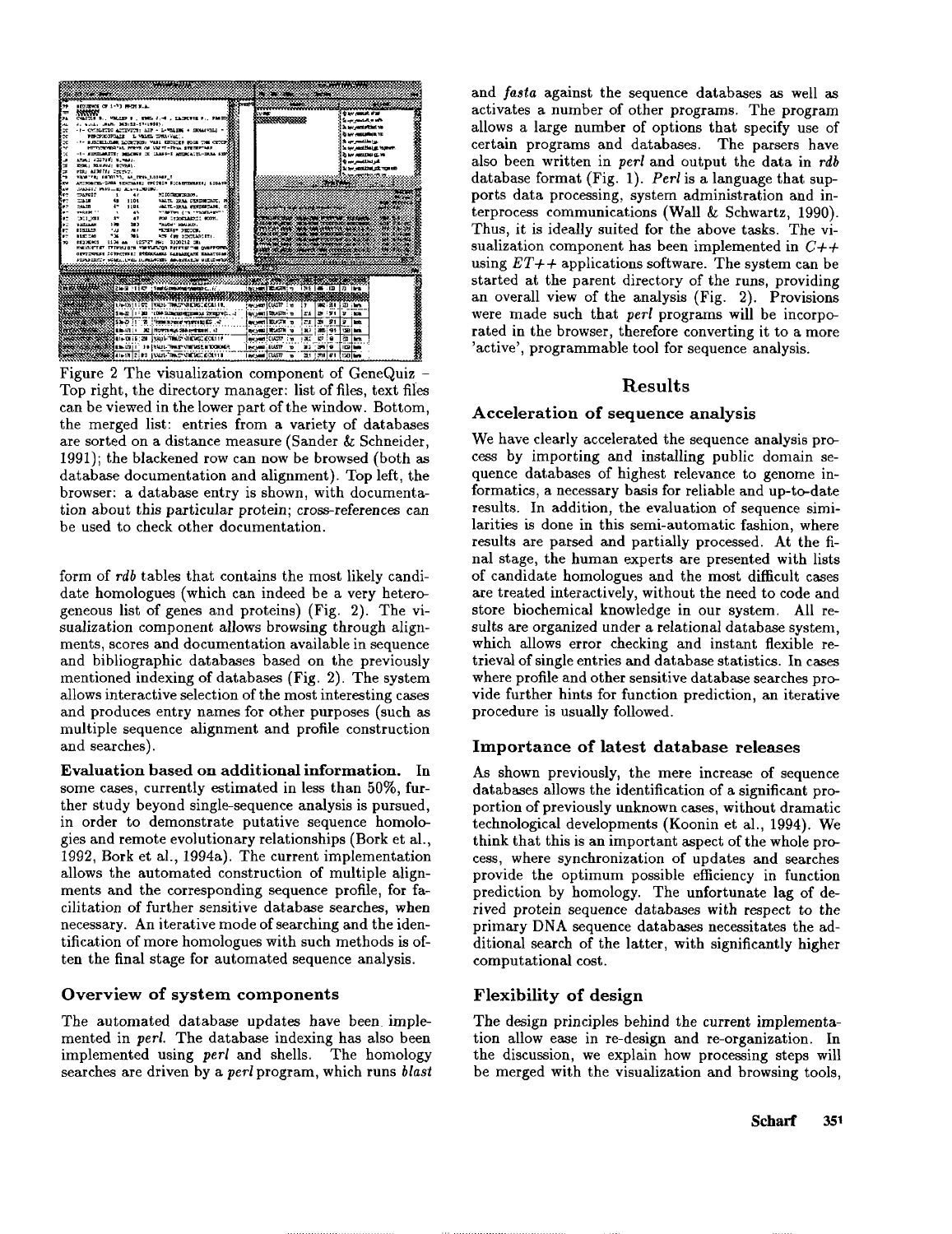creating a programmable framework for sequence analysis, using *perl "as a* script language. Results will be imported transparently to the users for evaluation.

### **Performance gain**

Justifying the design and implementation of such a complex collection of databases, programs and their interactions, would in priuciple require the quantitative demonstration of this improvement, both in terms of speed of execution and reliability of results. Although such a demonstration is difficult without a modeled control experiment, we feel that significant progress has been made in terms of accelerating large-scale sequence analysis by a factor of two to five. We discuss how this statement is warranted, based on realworld examples of sequence analysis from two genome projects.

# **Analysis of yeast chromosome** XI

Our whole effort was first geared towards an efficient analysis of the ORFs from the second fully sequenced eukaryotic chromosome and the largest continuous piece of I)NA sequence known *today,* the chromosome XI from *Sacchavomyces ceret:t.sme* (baker's yeast) (666 Kbases). The number of ORFs is approx. 330, that required around two weeks CPU time in a cluster of workstations, including a preliminary evaluation of results. Most effort was spent in the detailed analysis of subtler cases and the verification of these results, with additional database searches and multiple alignments (Dujon et al., 1994).

### **Timing considerations**

The specifications, design and implementation of software for database updates, sequence searches and visualization took about three months, for 3-4 persons working full-time. We estimate that the total amount. of work for a functional prototype amounted to  $9$ person-months. Updates (incl. indexing) usually take one to two days. For chromosotue XI, the runs took around three days on four workstations. The analysis of the data and the preparation of reports took another four weeks for three persons (about ten person-weeks). The amount of time for the non-interactive part is negligible and there is probably very little space for siguificant technological improvements. On the other hand, the bottleneck appears to be the analysis of complex cases (I)ujou et al., 1994).

# Analysis of the *Mycoplasma capricolum* **genome**

In addition, during another collaborative project, we acquired a large part of the *Mycoplasma capricolum* genome (234 Kbases) by Pat Gillevet (George Mason University). We estimated the presence of  $314$  ORFs, longer than 100 amino acids or identifiable by similarity searches (Bork et al., 1994b). Again, in this case, the database searches using our system took a negligible amount of time, in comparison to the time needed for full documentation. The use of GeneQuiz facilitated our tasks and provided summaries through flexible database queries (e.g., "how many ORFs have sequence identity higher than 60% to any protein and are longer than 300 residues?"). Browsing of database records also proved extremely useful for a rapid establishment of homology.

# **Formalization of human expertise**

In addition to the (at least) two-fold acceleration and the increased reliability of the task using GeneQuiz, we believe that the design and implementation of such systems, aided by sequence analysis experts, also helps in the formalization and understanding of this activity. In the foreseeable future, this and similar developing frameworks will eventually result in systems capable of reproducing humau action in this particular domain of scientific knowledge. Below, we discuss the possibility of extending our prototype system using rule-based control and coding of domain knowledge in an intelligent dat abase rather than a pseudo-algorithmic control program.

# **Discussion**

# **Future enhancements of the prototype**

Enhancements of the current implementation are clearly needed. First, better merging procedures can be adopted, better views on the summary lists, and a more interactive mode for selection and further analysis. Second, some of the *perl* programs must be interporated into the browser, making it a more uniform, single-component system, from the user's point of view. Third, care should be taken about a multi-user environment, with file-locking amt security checking capabilities (an issue not addressed in a srnall group). Finally, the system should become more flexible by being programmable, and the user should be able to incorporate personally developed scripts into a database of 'task modules'.

# **Towards an expert system in sequence analysis**

With sequence analysis becoming an important activity of international research efforts for the delineation and understanding of structural, functional and evolutionary relationships in model organisms, the goal will be to design and implement complex computing systems that replace human subjects in the most repetitive and error-proue aspects of this task (e.g., interpretation of high sequence similarity), tlowever, the real challenge is to eacode the knowledge of experts so that all their tasks are performed automatically. Such expert systems should have explanatory capabilities for the justification of actions they perform. The problem mainly consists of coding the biological knowledge possessed by human experts that aids them